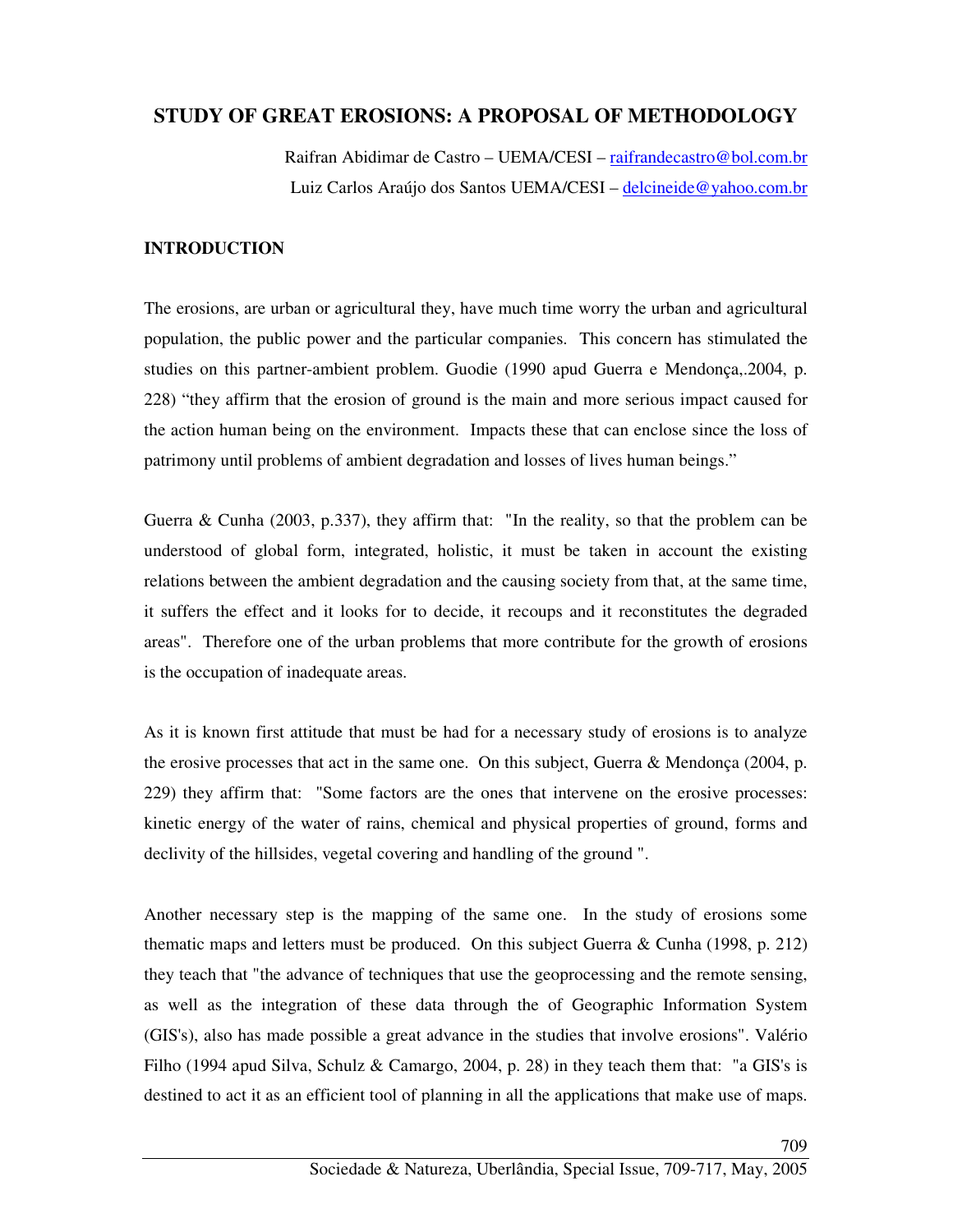Therefore, all the activities that involve the collection of data on the terrestrial surface can be benefited by a system of this nature ".

It is for these reasons that were decided to elaborate a work with the main objective to divulge to the interested parties in the study of erosions a form of use of GIS's in the study of erosions, mainly erosions of great transport, erosions these that already can be found in almost all domestic territory, and that, had its great dimensions they make it difficult a complete analysis of the operating processes in these.

For practical analysis of this proposal of methodology, the study it was applied in an erosion of bairo Jacu, in the city of Açailândia - MA, city this already sufficiently known by its great amount of urban erosions.

The ground of the region of Açailândia has low natural fertility, with high aluminum texts and great amount of water. The geologic sketch is characterized by arenaceous sediments of the Pleistocene and argillaceous, arenaceous sediments and gravels (IBGE 2002). The geomorphology characterizes for pediplonadas surfaces and Pré-cambrianas rocks, with retaken of recent erosion, areas conserved and re-covered well by unfastened superficial deposits, dissecado in ravines and erosive tabular surface. The main characteristics of the ground are: Latossolo yellow and Latossolo red-yellow, Dystrophic, with argillaceous texture; concressionaires; indiscriminate characteristic (GERPLAN – MA, 2002).

In accordance with Guerra, Coelho & Marçal (1998, p.138), "in Açailândia, the erosion risk is associated with the irregular topography, to the geologic composition of formation sedimentary, to intent rains of winter, the deepening of the canals opened for the sewer the open sky and to the inadequate orientation of the cuts of the streets".

#### **METHODOLOGY**

One arose a bibliography specialized in erosions, erosive processes and mechanisms and Systems of Geographic Information. Without followed, the field for study of the area became some visits where if it locates the erosion. During these studies one collected the coordinates in all the passage of the erosion for the elaboration of the thematic letters and became analyses of the operating erosive processes in the growth of the erosion, as well as

710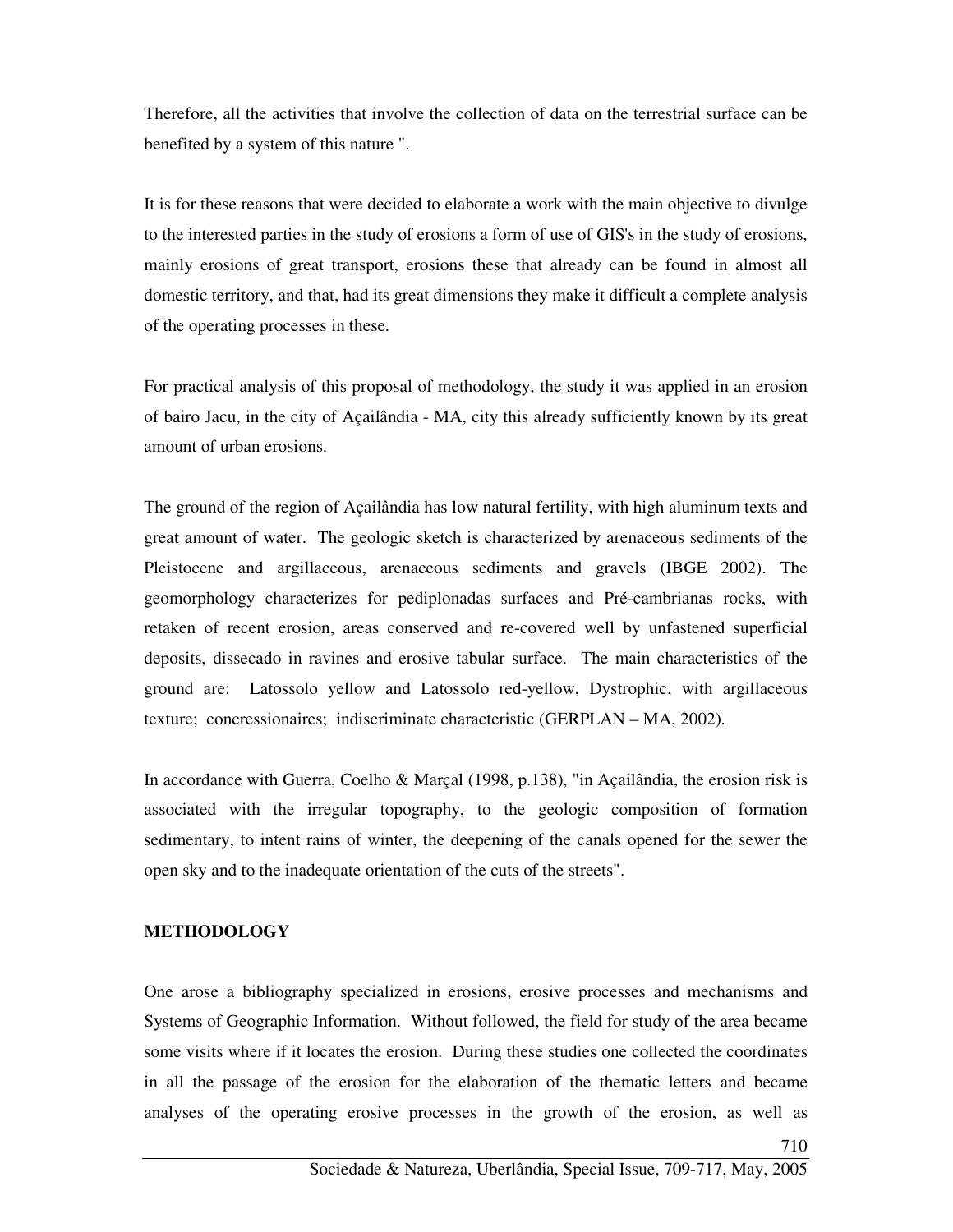interpretation of its dynamics. In the field studies, a photographic documentation for interpretation of photos of the sectors of the erosion was collected where determined erosive processes they act.

After made all the field works, were broken for the cabinet analyses where a detailed analysis of the photographic documentation became collected. Later this analysis elaborated letter of the erosion with the use of the collected coordinates and software Springer 4.0. Concluded the letter, one initiated the studies of division of the erosion in point strategically.

For the division in strategically points one was overcome as main criteria the operating erosive processes in the erosion, its characteristics and its disposal in the same one, as well as the extension of the same ones. As source base of the division it was used letter of the general vision and to complement the same one, was collected the coordinates of the main water flow of the interior of the erosion, for use of the same one as control point therefore was observed that the same it has great influence in the growth of the erosion and for evidencing to little variation of its position in the interior of the same one. Finished this second letter, initiated the studies of localization of the erosive processes, conjugating the comments of field, the photographic documentation and the second produced letter. To leaving of this third phase mounted one fourth letter distinguishing itself each point through a legend. This last letter was produced with the aid of software Corel Draw. The sequence can be observed to follow: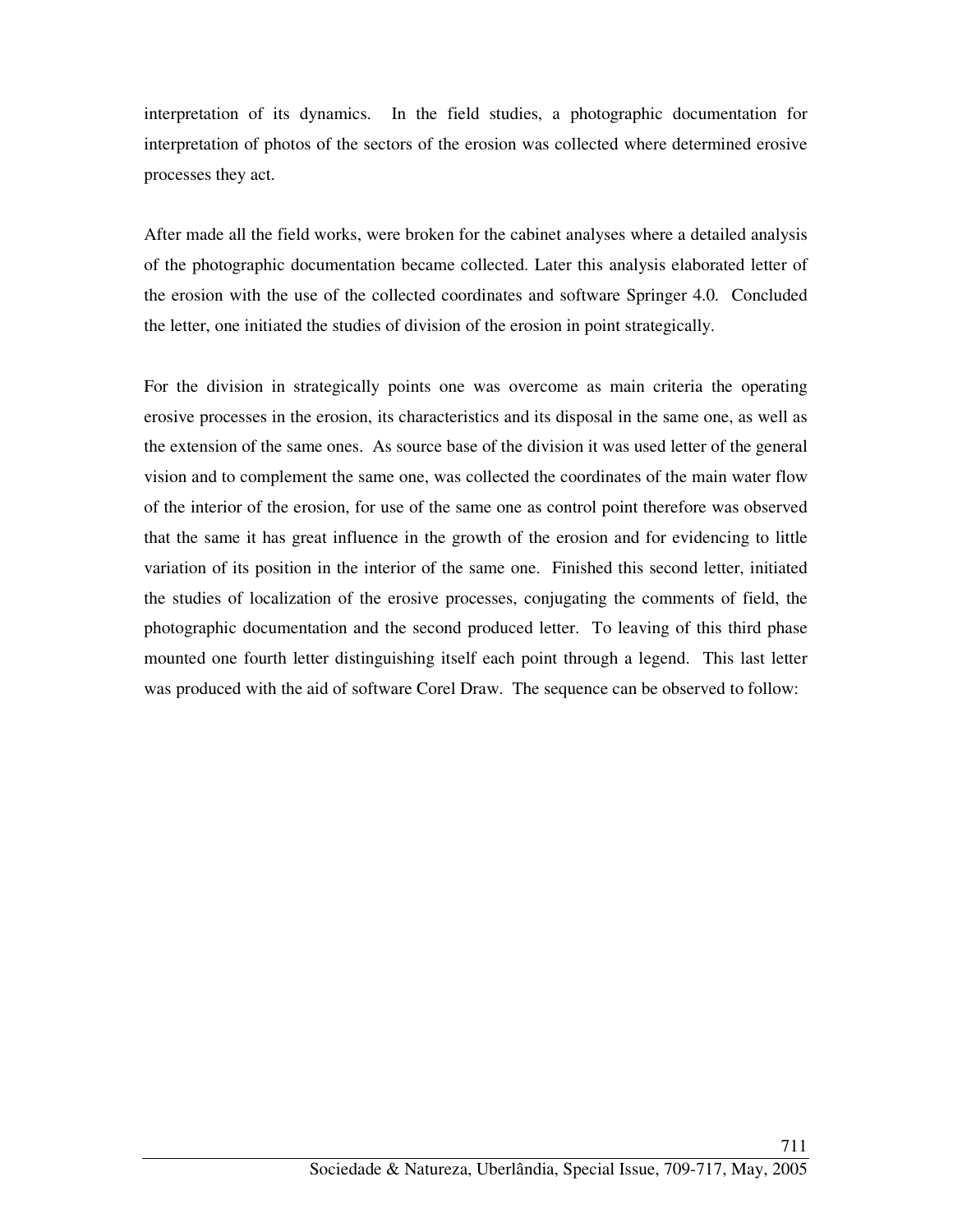

Erosive interpretation of the processes and mechanisms: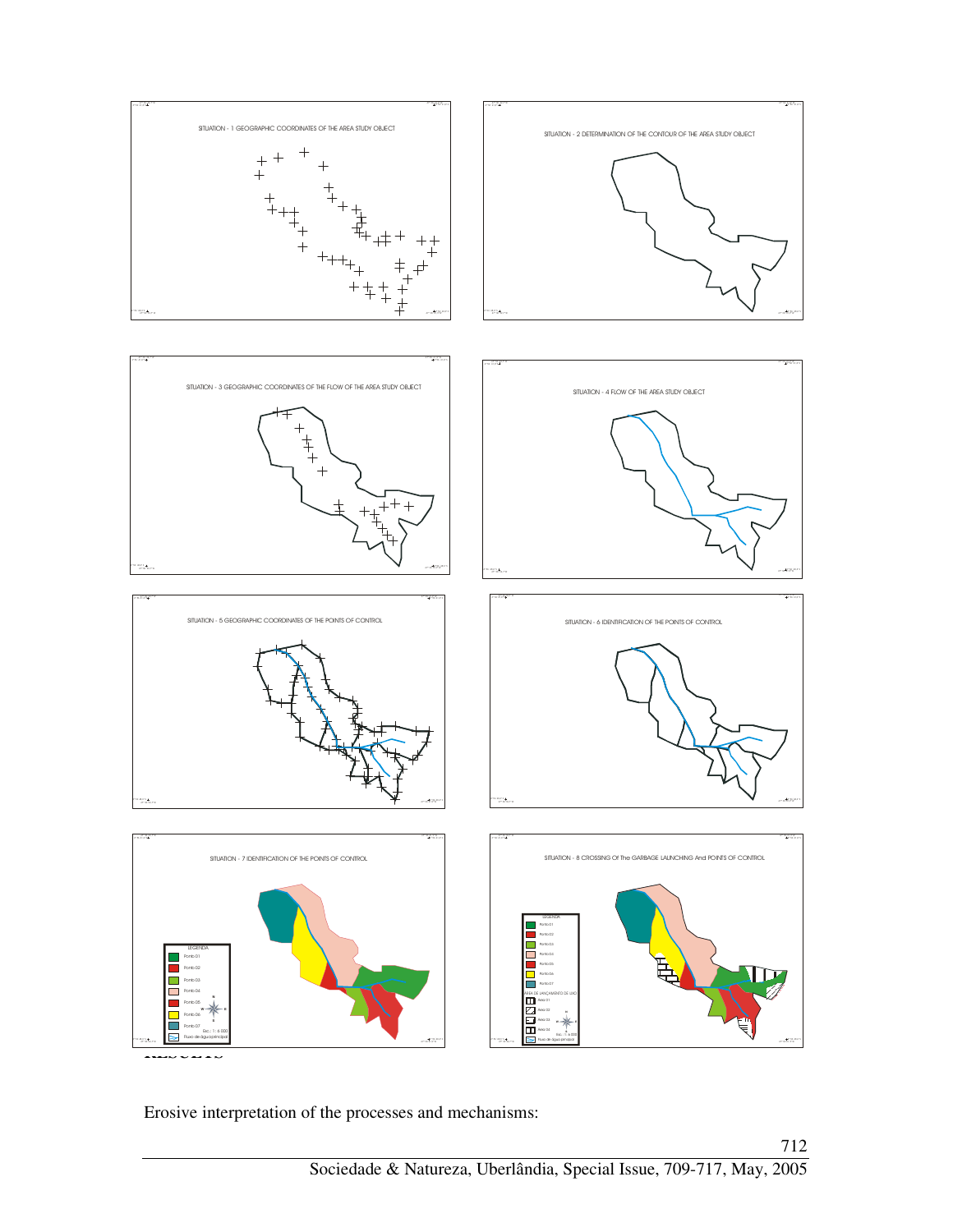During the visits of field and with the bibliographical survey, with prominence it stops Oliveira (1999), Guerra & Cunha (1998), and Guerra & Mendonça (2004) it evidenced that the mechanisms and processes that more influence in the growth of the erosion in study, are:

- Collapses of slope base;
- Net of ravinas;
- Ravinas formed in the surfaces of the walls of erosion (vertical half lines);
- Particle transport of the ground for the diffuse or concentrated superficial draining.

Better to understand the effect of the erosive processes, one divided the same ones in seven points, as it shows the letter to follow, later follows commentary on each one.

Letter of Division in Strategically Points:



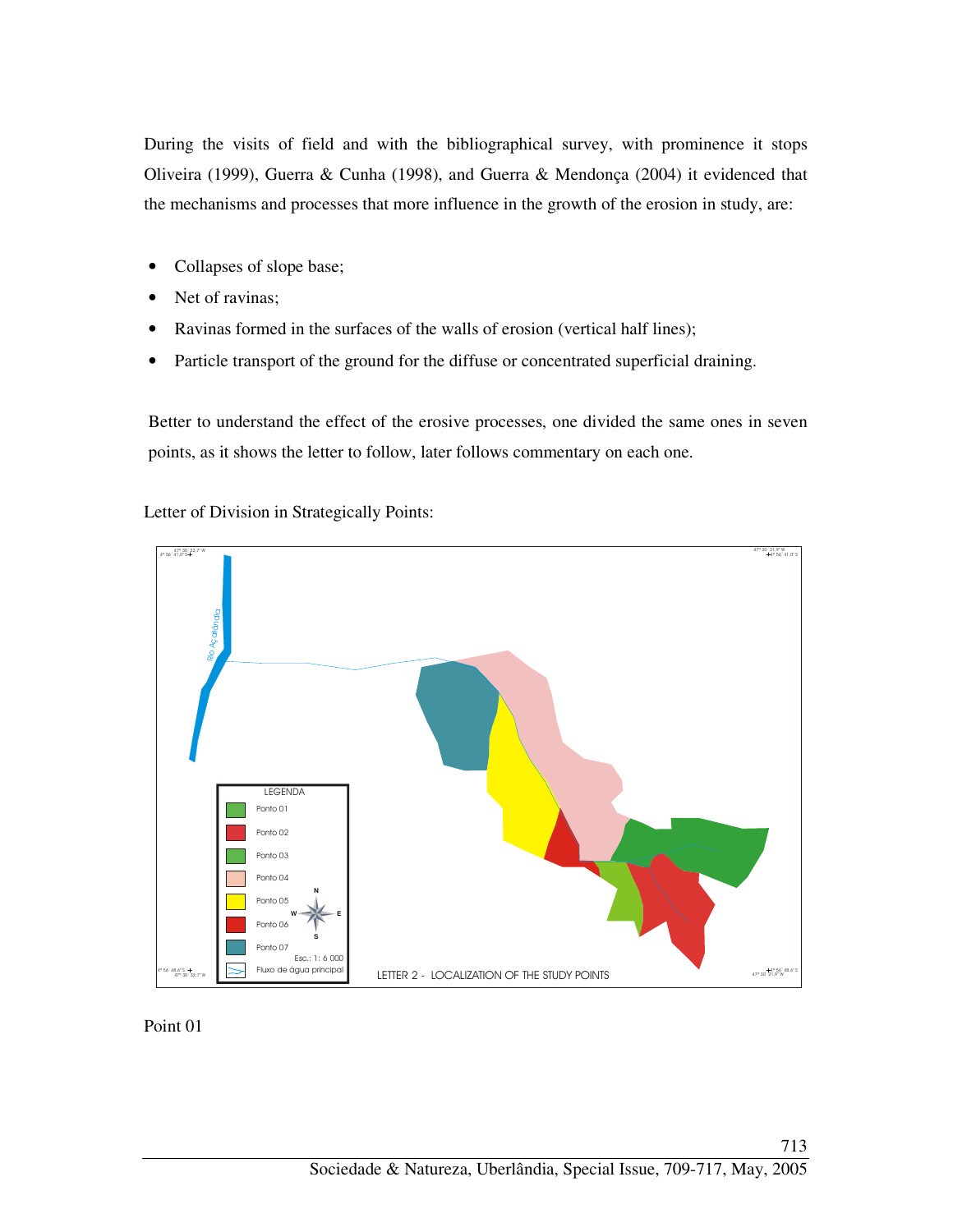In this point great area re-covered for garbage is had domesticates, causing upheaval to the inhabitants next, this is launched in two areas Southeastern where it finishes street JK and in the end of the street Pedro Álvares Cabral.( Letter of garbage Launching)



The east of this point more necessarily between the coordinates: Longitudes 47º 30' 22.0 "- 47º 30' 22.5" W and Latitudes 04º 56' 46.10 "- 04º 56' 46,1" S, verified the occurrence landslides of the bases of slopes caused for water concentrated flows of rain, for vertical half lines and residential sewers.

The occurrence of ravina excavated for concentrated superficial waters (pluvial) in the headboard of the erosion, with 4,43 dimensions of m of length for 1,94 m and 2,12 m of width of superior surface and base respectively for 1,10 m of height. In this point slopes with heights are found varying between 4 and 9,5 meters.

Point 02

Garbage launching meets in this point, however, less frequent in relation to the point, being the garbage deposited in area 3 (Letter of garbage Launching), more necessarily between the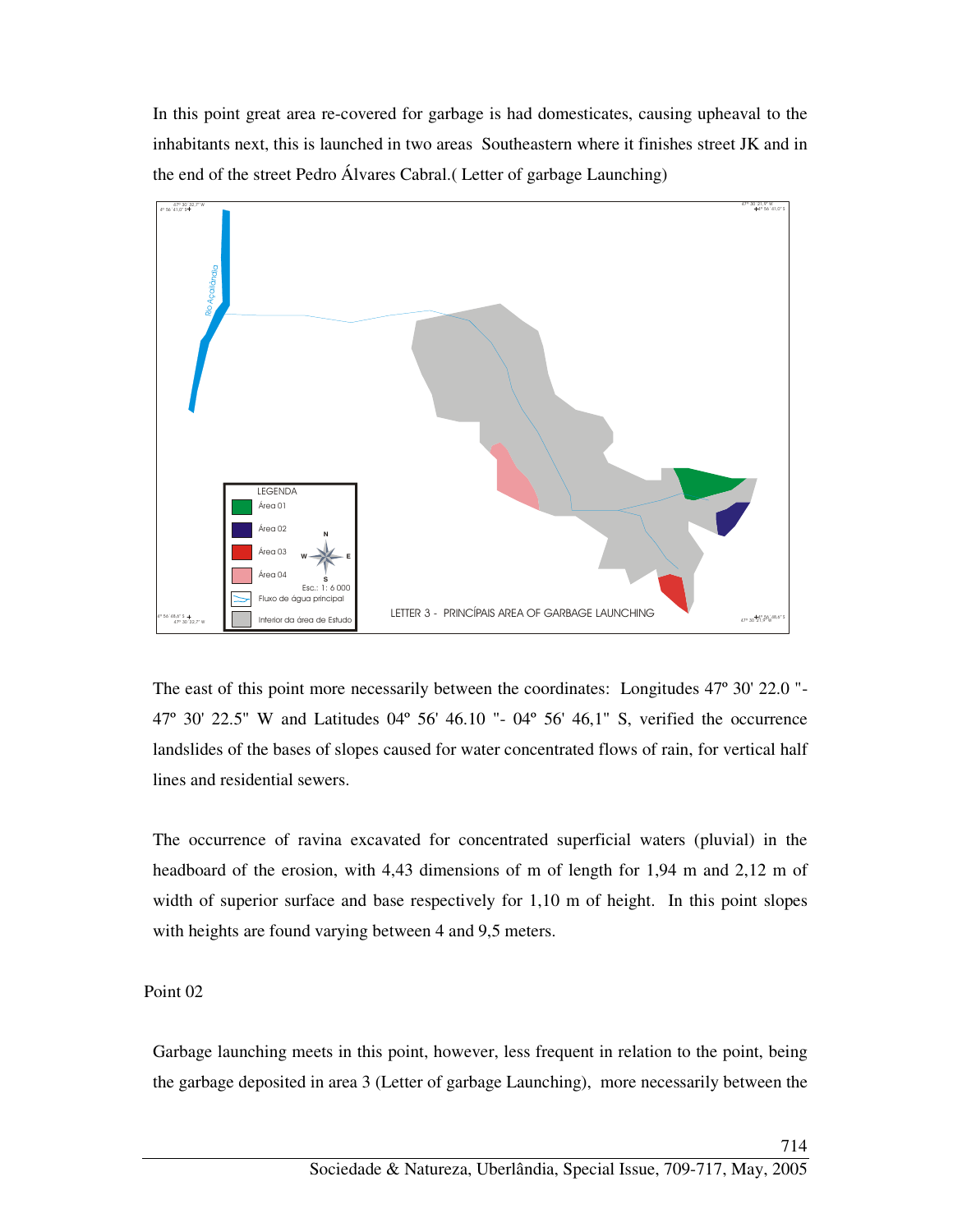coordinates: Longitudes 47º 30' 23.5 "- 47º 30' 23.3" W and Latitudes 04º 56 ' 48,5" - 04º 56' 48,7 " S.

In this area of the erosion the landslide of base of slopes can be observed caused by permanent flows of sewers domiciliary, which arrive at a height of 8,2 m, the sewers have provoked ravina growth.

Point 03

It is distinguished in this point, successive movements of mass caused by the fragile composition of the ground, therefore, this he is composed basically for "wooden dust" launched in the area for the public power (city hall) to contain the erosion, however the same after burnt, becomes agent in this process, aggravated for the absence of vegetal covering. It does not have garbage launching in this area. But it is observed mainly formation of intent pluvial water flow, provoking growth sped up of the length of this part during rains.

It is also noticed, the presence in the part west (geographic coordinates: Longitudes 47º 30' 24.8 "- 47º 30 ' 25,0" W and Latitudes 4º 56 ' 47,2 "- 4º 56'47,8" S of this point to the formation of vertical half lines which are responsible for landslides.

## Point 04

This point constitutes of bigger extension of the studied erosion. The main agents of growth of this point are ravinas of small average e transport located in all the extension of the point, detached from the draining net, influenced by small residential flows of sewer.

Other factors of growth are the landslides of the slope base provoked for the torrents that excavate the bases, and for located vertical half lines.

## Point 05

This point is formed by two average erosions, which have its growth stimulated for small intent pluvial water flows, and by formed vertical half lines in the walls.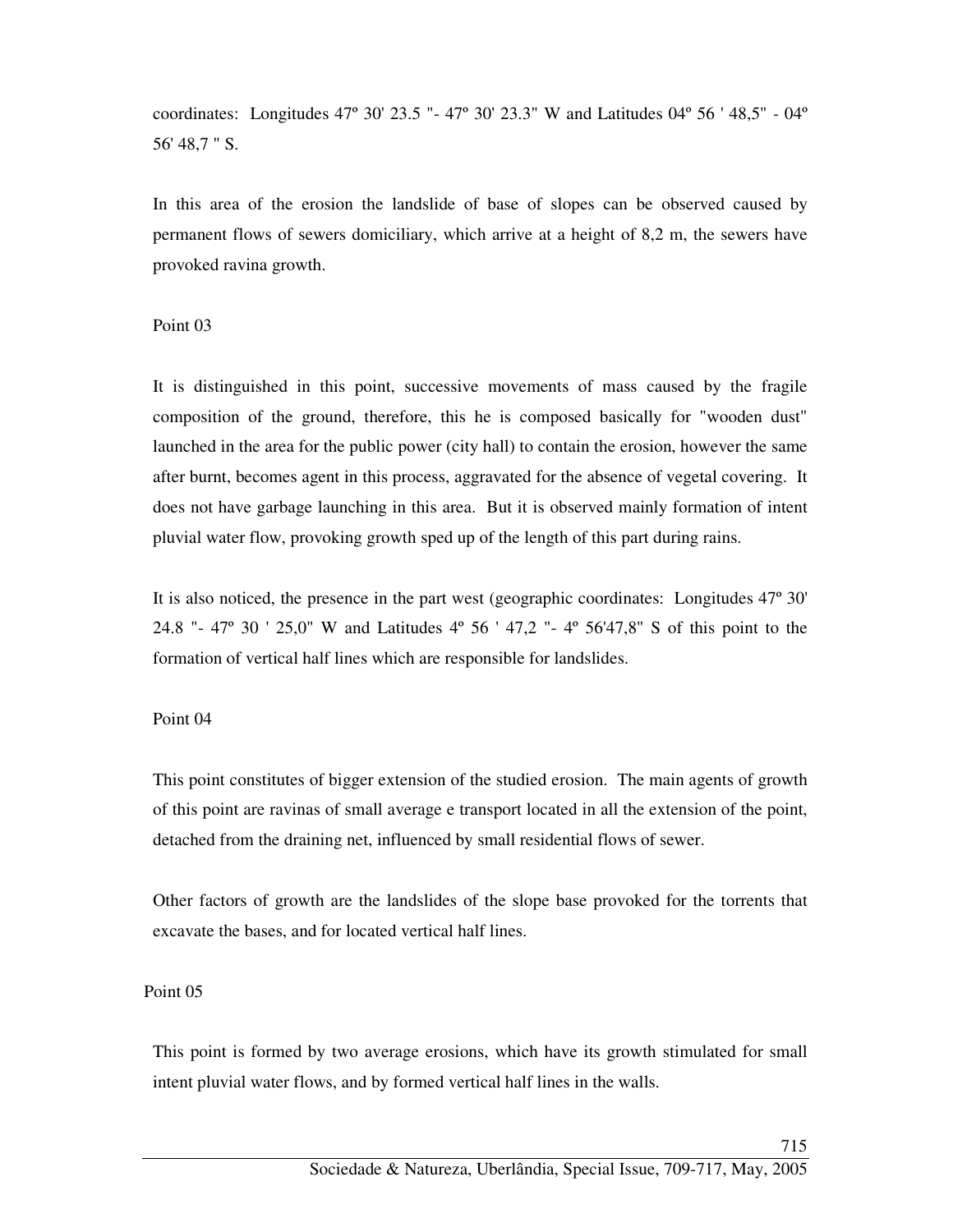#### Point 06

This point is formed by an erosion of average transport, its growth is instigated by a flow of permanent sewer and vertical half lines the east of this erosion, also formed for an area that has its growth influenced solely for the formations of vertical half lines. Garbage launching is also observed.( Letter of garbage Launching)

Point 07

This point is characterized by great net of ravinas and its 27 dimensions are m of superior width, 52 m of width in its base and 38 length m. In some points, the ravinas if connect forming small erosions, what it has contributed for growth fastest e a greater drags of particles of the ground.

## **CONCLUSIONS:**

When observing the results previously displayed we can observe that this methodology of division of great erosions in strategically points can very contribute for a general and specific understanding of the processes and operating erosive mechanisms in the erosions, are urban or agricultural they. Its main contribution says respect to the biggest dynamism that the same one can bring for the study of this problem, therefore not only makes possible the study of an erosion in a general vision, but also with a vision of points that they can have common or total different erosive processes, making possible a search of more efficient solutions for each strategically point and its influences in the other points.

One expects that this presented study it comes to contribute so that it has an improvement in the study of great erosions, thus contributing for the reduction of serious accidents that come occurring due the lack of research in the area of erosive processes, and due to in the implantation of the few research that still is effected.

## **REFERENCES**

IBGE. Atlas Geográfico Escolar IBGE. Rio de Janeiro: IBGE, 2002